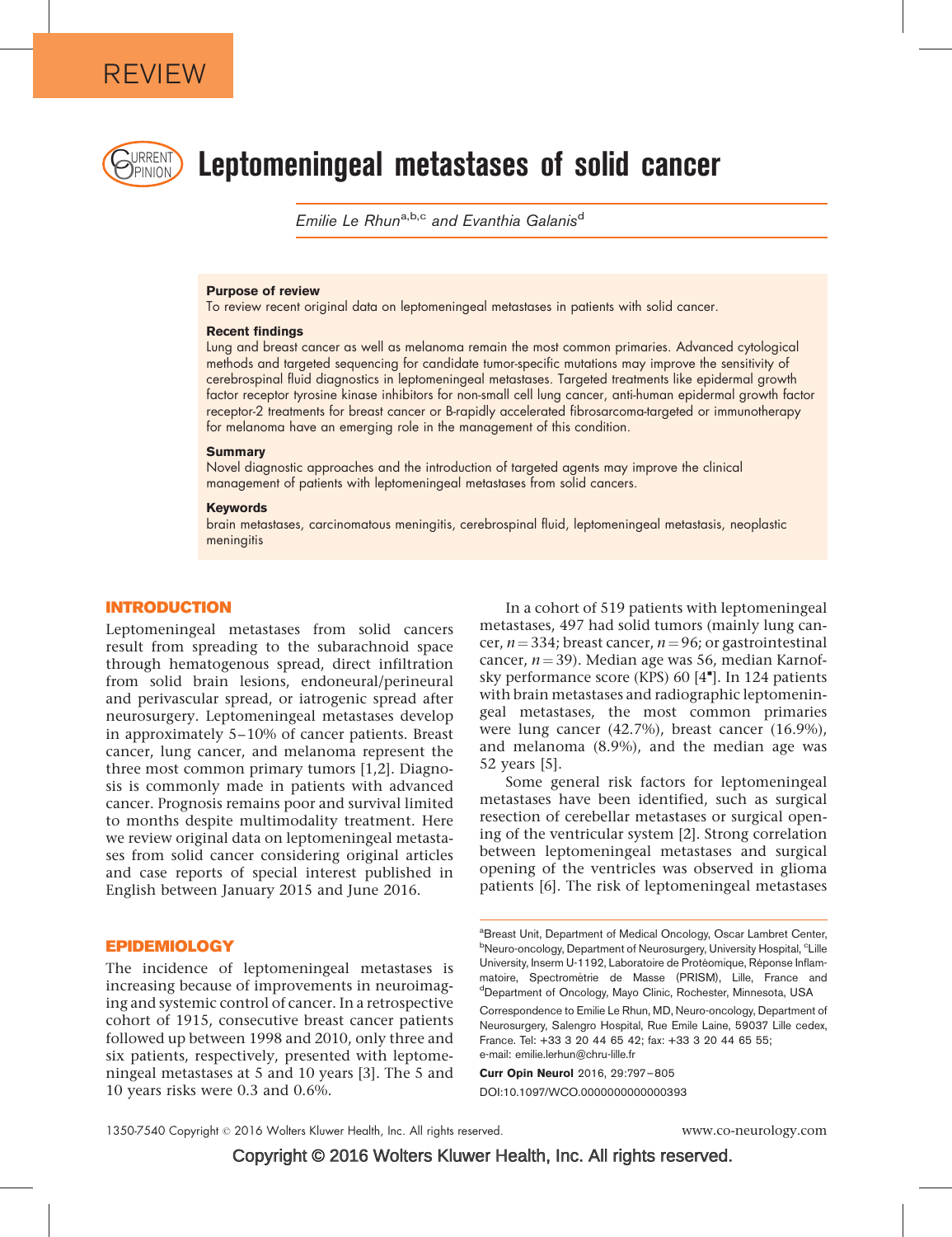# KEY POINTS

- Leptomeningeal metastasis is a typical manifestation of advanced cancer.
- Its incidence will increase with improved systemic treatment options for the three most common primaries: NSCLC, breast cancer, and melanoma.
- Novel technologies including gene panel sequencing will improve the sensitivity of detecting malignant cells in the CSF.
- Targeted therapy administered systemically or as intra-CSF treatment may improve outcome in subgroups of cancer patients with leptomeningeal metastasis.

following stereotactic radiosurgery (SRS) was evaluated in 126 breast cancer patients with brain metastases [\[7\].](#page-6-0) Eighteen patients (14%) developed leptomeningeal metastases and the actuarial risk at 12 months was 9% (11 patients). The leptomeningeal metastases risk was evaluated in another cohort of 330 patients treated with SRS without whole brain radiotherapy (WBRT) as upfront treatment and at least 3 months of follow-up; 218 patients were treated with SRS alone and 112 with surgery followed by SRS [\[8\].](#page-6-0) After a median follow-up of 9 months, 39 patients (12%) presented with leptomeningeal metastases after a median of 6.0 months, and the incidences of leptomeningeal metastases were 5.2 versus 16.9% for patients treated with SRS alone versus surgery followed by SRS. Surgical resection ( $P < 0.01$ ) and breast cancer ( $P = 0.03$ ) were associated with a risk of leptomeningeal metastases. In breast cancer, leptomeningeal metastases risk factors also include infiltrating lobular carcinoma and hormonal-negative cancers [\[2\].](#page-6-0) In a cohort of 233 breast cancer patients with leptomeningeal metastases with a median age of 50, 35% were hormone receptor positive / human epidermal growth factor receptor 2 (HER2)-negative, 29% were  $HER2+$ , and 35% were triple-negative  $[9^{\bullet}]$  $[9^{\bullet}]$  $[9^{\bullet}]$ . The incidence of leptomeningeal metastases may be underestimated in clinical practice because current diagnostic procedures lack sensitivity and repeated evaluations are not always performed because of limited treatment options.

# DIAGNOSIS

Diagnosis remains challenging. Contemporary clinical trials base inclusion on positive cerebrospinal fluid (CSF) cytology, or, in its absence, on suggestive clinical and neuroimaging findings. Clinical features can be pleomorphic and depend on the CNS region

involved [\[2\].](#page-6-0) Both neuroimaging and standard CSF cytology lack sensitivity. Among 529 patients with leptomeningeal metastases, 22% of patients were diagnosed with cytology alone, 35% by MRI alone, and 42% by both [\[4](#page-6-0)"[\]](#page-6-0). Craniospinal MRI represents the gold standard for a neuroimaging diagnosis of leptomeningeal metastases. The most frequent MRI signs include subarachnoid or ventricular nodules, focal or diffuse pial enhancement, and ependymal, sulcal, and cranial or spinal nerve root enhancement (Fig. 1). Rarely, leptomeningeal metastases may be visible on fluid-attenuated inversion recovery or T2-weighted imaging only [\[10\].](#page-6-0)

Despite low sensitivity, CSF cytology remains the gold diagnostic standard. New analytical methods may improve the identification of tumor cells. A higher detection rate was observed with thin-layer preparation (Thinprep) than cytospin coupled Wright-Giemsa stain in 45 fresh CSF samples of patients with leptomeningeal metastases  $(73.3 \text{ vs. } 57.8\%, P < 0.01)$  [\[11\]](#page-7-0).

CellSearch, an epithelial-cell adhesion molecule (EpCAM)-based method involving immunomagnetic enrichment followed by flow cytometry, which was designed for peripheral blood studies, has been adapted for the detection of malignant cells in the CSF by using the 'control mode' [\[12\],](#page-7-0) addition of blood to the CSF [\[13\],](#page-7-0) or coloration of the outside tube with a black felt-tip [\[14\].](#page-7-0) The value of the 'control mode' was confirmed on 38 CSF samples from breast cancer with a suspicion of leptomeningeal metastases [\[15\]](#page-7-0). Another case series of 18 leptomeningeal metastases lung cancer patients reported 77.8% sensitivity with an adaptation of the Cell-Search method with a coloration of the outside of the tube versus 44.4% for standard cytology [\[16\].](#page-7-0)

The contribution of flow cytometry immunophenotyping (FCI) using EpCAM for epithelial cell identification was evaluated in 144 patients with carcinomas, including 94 patients with confirmed leptomeningeal metastases [\[17\].](#page-7-0) The sensitivity was 79.79 versus 50% using FCI and standard cytology, and the negative predictive value was 68.85 versus 51.55%. Specificity and positive predictive value, however, were lower for FCI (84 versus 100%, 90.36 versus 100%). The prognostic value was evaluated in 72 patients with leptomeningeal metastases eligible for therapy. A cut-off value of 8% EpCAM-positive cells at baseline distinguished two statistically significant groups for overall survival  $(P = 0.018)$ .

The value of EpCAM-based flow cytometry versus CSF cytology was also shown in 29 patients with clinical suspicion of leptomeningeal metastases [\[18\].](#page-7-0) The feasibility of counting tumor cells by 'tumor marker immunofluorescent in situ hybridization'

Copyright © 2016 Wolters Kluwer Health, Inc. All rights reserved.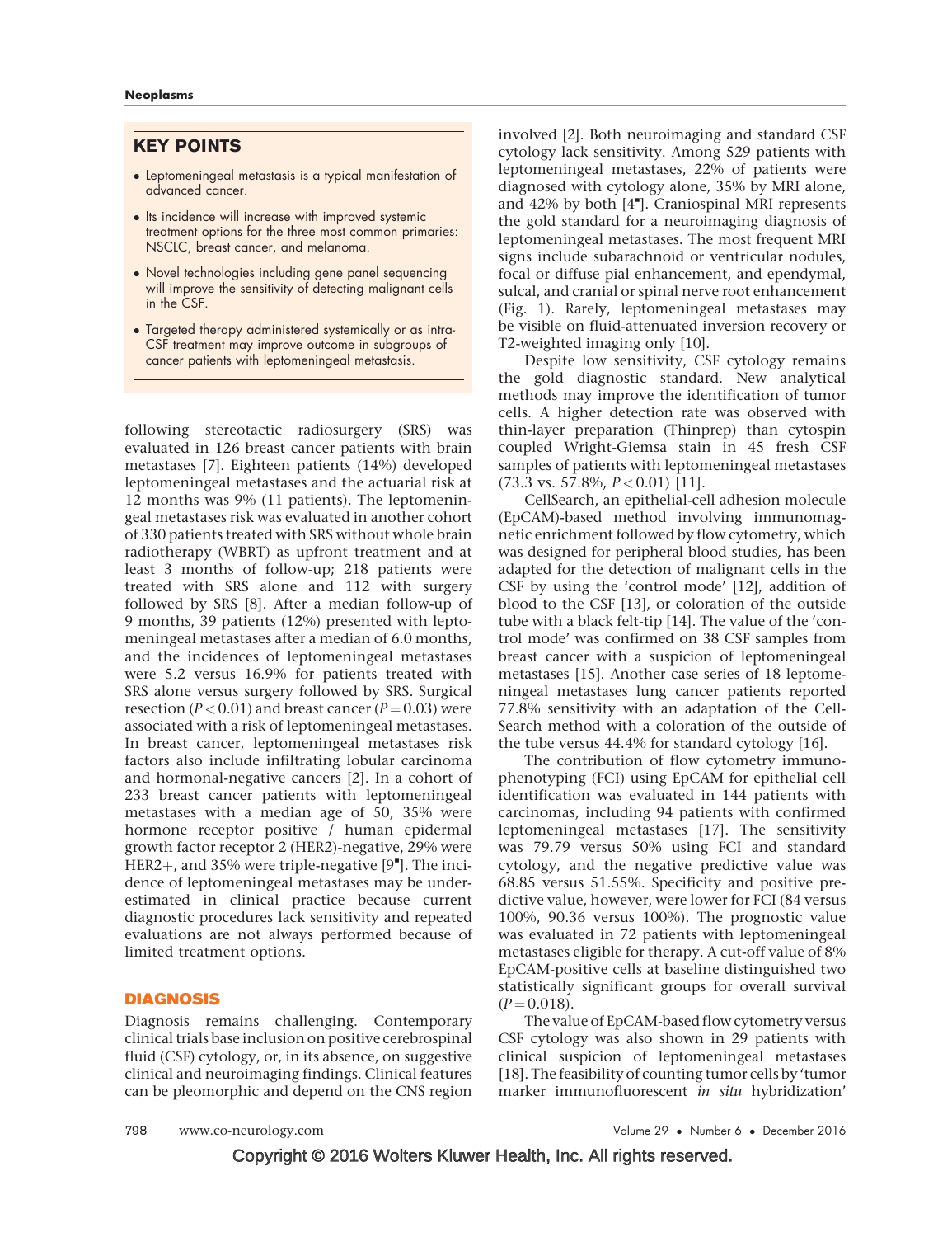

FIGURE 1. (a) Axial post T1 gadolinium image of the brain with typical meningeal contrast enhancement. (b) Sagittal post T1 gadolinium of the spine showing a characteristic perimedullar contrast enhancement, in a patient with leptomeningeal metastases from breast cancer.

was demonstrated in the CSF of lung cancer patients with leptomeningeal metastases [\[19\]](#page-7-0). These approaches, once prospectively validated, may improve the diagnostic yield of CSF analysis.

The feasibility of identifying cell-free DNA using whole exome sequencing to monitor response to treatment in CSF was shown in a patient with B-rapidly accelerated fibrosarcoma-mutated melanoma [\[20\].](#page-7-0) Digital PCR and targeted amplicon sequencing have also been reported in seven patients with solid primary and metastatic brain tumors [\[21\].](#page-7-0) The detection of epidermal growth factor receptor (EGFR) mutation including the resistance-associated mutation T790M in the CSF using real-time PCR was analyzed in seven patients with non-small cell lung cancer (NSCLC)-associated leptomeningeal metastases [\[22](#page-7-0)"[\]](#page-7-0). In all cases, EGFR mutations were identified in the CSF, although tumor cells were identified in only two CSF samples. EGFR mutations were identical in CSF and primary tumor, and no additional T790M mutations were observed in the CSF.

# PROGNOSIS

Median overall survival (OS) was 3 months in a large cohort of 519 patients with various primaries  $[4"$  $[4"$ .

In another cohort of 124 patients with various primaries with brain metastases and radiographic signs of leptomeningeal metastases, median OS was 2.3 months [\[5\]](#page-6-0). In a systematic review on 851 patients with breast cancer leptomeningeal metastases, three groups of studies were identified [\[23\].](#page-7-0) In group A, five prospective trials, 129 breast cancer patients were identified among 300 leptomeningeal metastases cases [\[24–28\]](#page-7-0). Breast cancer– specific survival data were available for 71 patients. Intra-CSF treatment, given in 86%, was associated with a mean survival of 14.94 weeks. A study on prospective systemic treatment alone reported a median OS of 30.3 weeks. Group B1 included 10 retrospective studies with overall 693 patients including 259 patients with breast cancer with mean OS for breast cancer patients of 15.3 weeks. Group B2 included eight retrospective cohort studies dedicated to breast cancer and including 446 patients, median OS was 18.1 weeks. In a cohort of 233 breast cancer patients with leptomeningeal metastases, median OS was 4.4 months for HER2 $+$ , 3.7 months for  $HR+/HER2-$ , and 2.2 months for triple-negative breast cancer [\[9](#page-6-0)"[\].](#page-6-0) Among eight retrospective studies on various primaries, patients with breast cancer had longer survival than patients with other primaries, with survival of 15 weeks in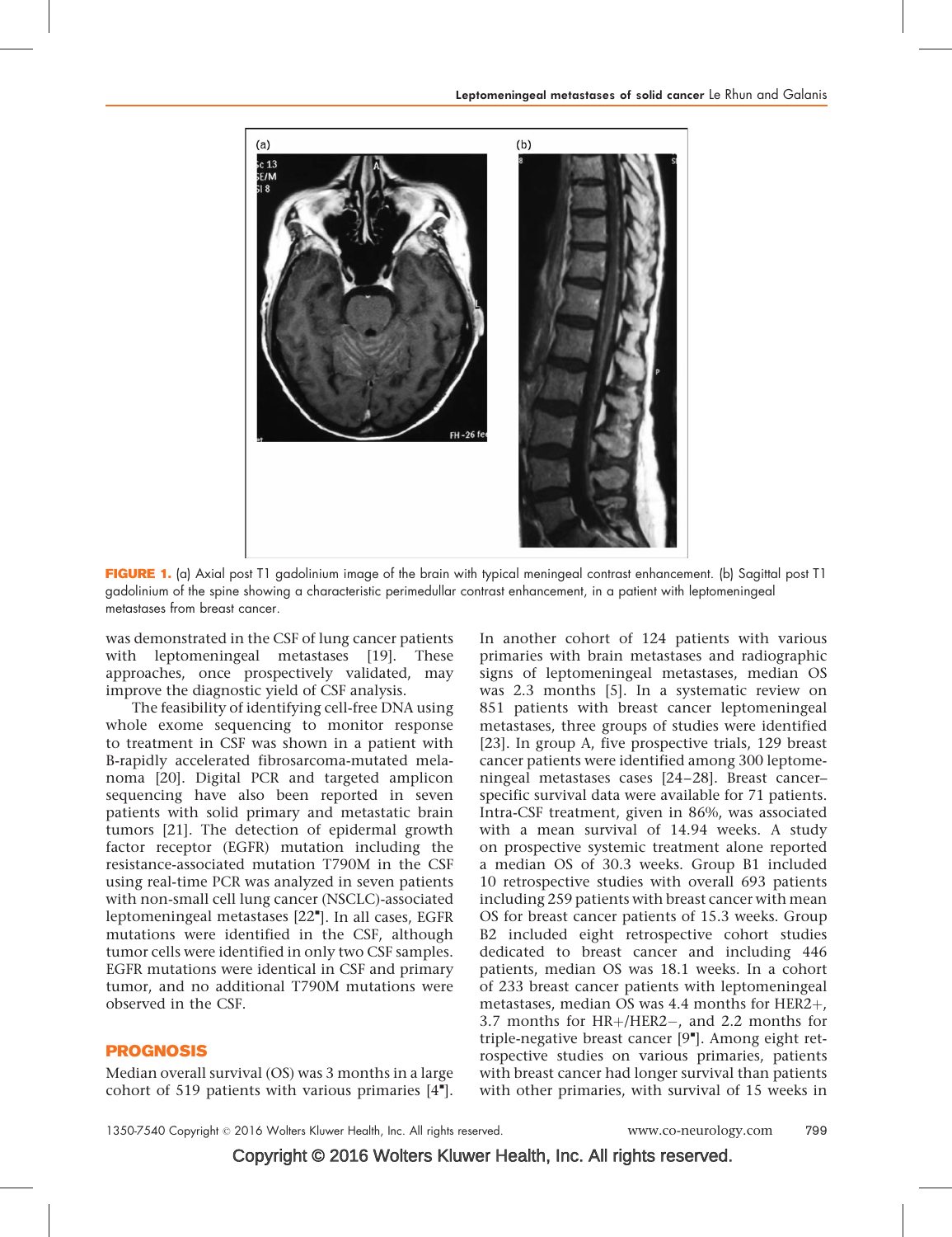breast cancer versus 8.3 or 8.7 weeks for solid tumor excluding breast cancer or for lung cancer [\[23\]](#page-7-0).

In a retrospective cohort of 32 EGFR-mutant NSCLC, median OS was 3.1 months [\[29](#page-7-0)"[\].](#page-7-0) Median OS of 2.9 and 16.9 weeks for untreated and treated patients were reported for patients with leptome-ningeal metastases with melanoma [\[30](#page-7-0)"[\].](#page-7-0) Median OS was 239 days in 27 grade III/IV glioma patients with leptomeningeal metastases [\[6\].](#page-6-0)

Favorable prognostic factors include KPS of 60 or more, absence of major neurologic deficits, minimal systemic disease, and reasonable systemic treatment options [\[31\].](#page-7-0) Previous studies confirmed the prognostic role of general status, age at leptomeningeal metastases diagnosis, treatment, and clinical improvement in response to treatment [\[2\].](#page-6-0) Similarly, high KPS, absence of brain metastases, CSF protein  $\leq$  50 mg/dl, and systemic treatment were positive prognostic factors [\[4](#page-6-0)"[,5,32\].](#page-6-0) The role of WBRT remains doubtful, with positive [\[5\]](#page-6-0) and negative reports, albeit specifically in lung cancer [\[33\],](#page-7-0) and no data from randomized trials.

## TREATMENT

Only six randomized trials have been published, all focusing on intra-CSF chemotherapy. A critical review of endpoints and response criteria showed a lack of standardization with respect to methodology and response criteria  $[34$ <sup> $H$ </sup>[\],](#page-7-0) a deficiency that ongoing efforts by the Response Assessment in Neurooncology Group (RANO) are trying to overcome. Large trials evaluating the role of systemic treatment in the management of leptomeningeal metastases are lacking. A review on interventional drug trials for adult patients with advanced NSCLC identified 413 open studies, of whom 78 (19%) excluded patients with leptomeningeal metastases, and 59 (14%) excluded patients with CNS metastases. CNS metastases were permitted after local treatment in 169 trials (41%), and CNS disease was not mentioned in 79 trials (19%) [\[35\].](#page-7-0) Despite a high incidence of CNS metastases, no direct evidence of efficacy can, therefore, be obtained in most trials for NSCLC. Of 519 patients, 28% received supportive care only, 45% chemotherapy alone (intra-CSF therapy alone in 84%, systemic therapy alone in 3%, and both in 13%), 10% radiotherapy alone, and only 17% chemotherapy combined with radiation [\[4](#page-6-0)"[\].](#page-6-0) Therapeutic options may vary according to histological subtype of the primary, general health status, presence and prior treatment for systemic and solid brain metastases, and clinical and imaging presentation.

Ventriculoperitoneal shunting (VPS) was evaluated in 59 patients (34% with leptomeningeal metastases) presenting with hydrocephalus (40 patients with brain metastases and 19 with primary brain tumors) [\[36\].](#page-7-0) The mean surgery time was 50.4 min. Symptoms were improved in 93% of patients. After a median follow-up of 6.3 months, complications had occurred in seven patients (11.8%), mean OS from shunt placement was 6.4 months. VPS remained functional in 93.5 and 87% at 3 and 12 months. Lumboperitoneal shunting, which is less invasive, may also be an option to treat leptomeningeal metastasesassociated intracranial hypertension [\[37,38\]](#page-7-0).

Craniospinal irradiation is rarely indicated in leptomeningeal metastases because of major bone marrow toxicity. Focal radiotherapy is mainly recommended in case of bulky disease and symptomatic or obstructive lesions. Durable response after SRS or cyberknife therapy have been reported in patients with a bulky or nodular disease previously treated with WBRT [\[39,40\].](#page-7-0) This approach should be considered for patients with bulky or nodular disease especially with negative CSF cytology.

Four partial responses and three stable diseases were reported in a retrospective series of 13 patients with breast cancer leptomeningeal metastases treated with i.v. thiotepa  $(40 \,\text{mg/m}^2 \times 21 \text{ days})$ [\[41\].](#page-7-0) Survival rates at 6 and 12 months were 69 and 31%, respectively.

A prolonged response to bi-weekly high-dose lapatinib was reported in a patient with leptomeningeal metastases with  $HER2+$  breast cancer [\[42\]](#page-7-0). Several dramatic clinical responses on the efficacy of bevacizumab combined with various chemotherapeutic agents were reported in patients with breast cancer with leptomeningeal metastases [\[43,44\].](#page-7-0) Median OS among eight patients in a pilot study (NCT 01281696) on bevacizumab combined with etoposide and cisplatin was 4.7 months, and neurological response or stability were observed in three and one patient, respectively [\[45\]](#page-7-0). In another recently reported phase I/II trial, ANG1005 (a paclitaxel/Angiopep-2 drug conjugate) with excellent BBB penetration was administered to 130 patients with breast cancer with recurrent brain metastases and/or leptomeningeal metastases. The clinical benefit rate in the 23 patients with leptomeningeal metastases was 74%, which included a 22% partial response and a 52% stable disease rate. In addition, a median OS of 8 months was observed in these patients versus the expected 3–3.5 months in historic controls [\[46](#page-7-0)"[\]](#page-7-0). A randomized phase II trial of this approach in patients with leptomeningeal metastases with metastatic breast cancer is in the planning stages.

Among a cohort 212 patients with NSCLC with leptomeningeal metastases of whom 60.9% were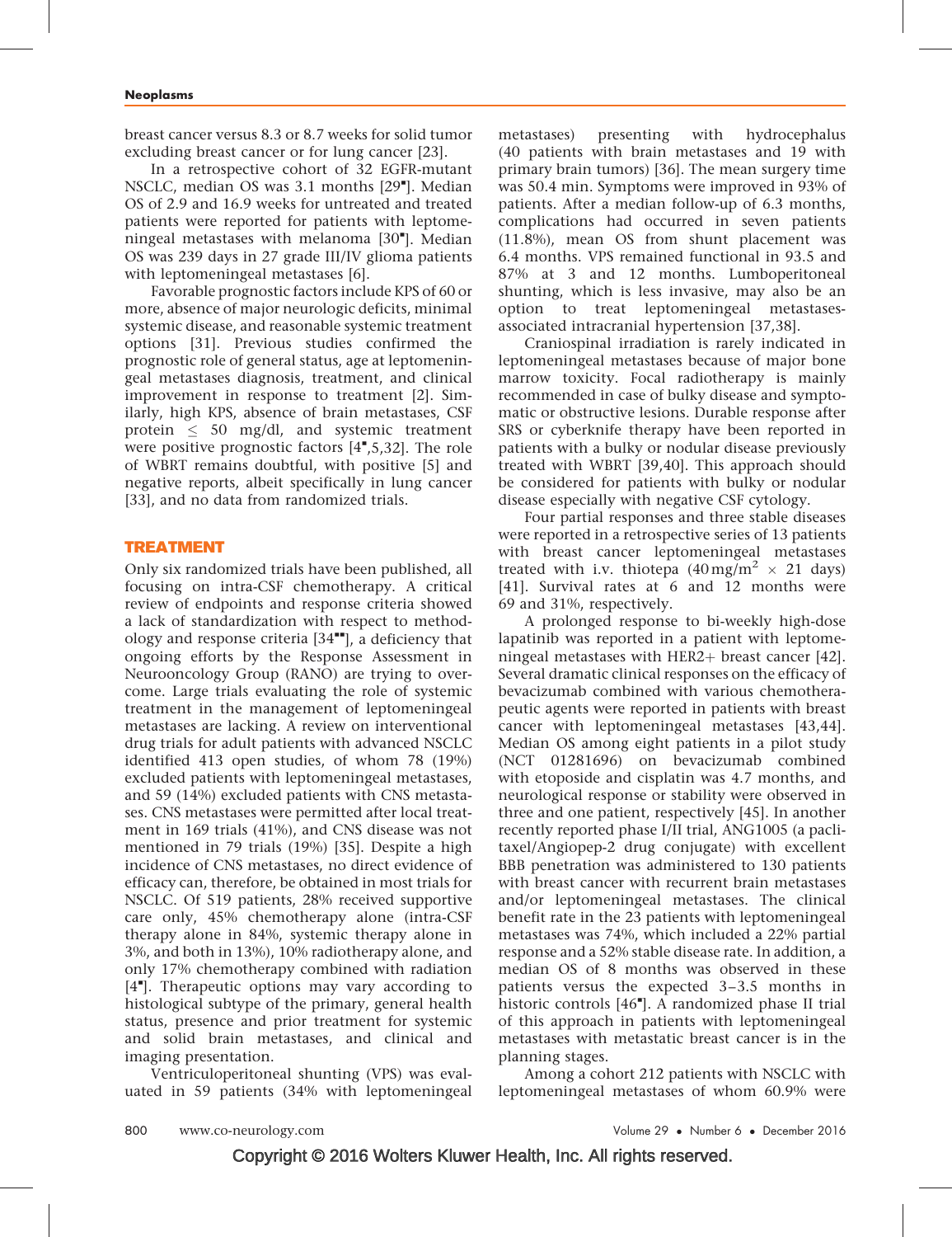treated with at least one regimen of tyrosine kinase inhibitors (TKI) before the leptomeningeal metastases diagnosis [\[47\],](#page-7-0) 101 had a EGFR mutation status assessed, and 75 were positive. Leptomeningeal metastases treatment was EGFR TKI in 58.5% and WBRT in 60.4%. Median OS was 4.5 months, patients treated with EGFR inhibitors after leptomeningeal metastases had a better prognosis, with a median OS of 10.2 months with versus 1.2 months without. In a cohort of 32 patients with EGFR-mutant NSCLC [\[29](#page-7-0)"[\]](#page-7-0), mutational status was identical in CSF with the primary biopsy in all six patients examined.

In a retrospective case series of 35 EGFR-mutant NSCLC patients diagnosed with leptomeningeal metastases after failure while on standard-dose EGFR TKI, 12 were treated with high-dose erlotinib and 23 with standard-dose EGFR-TKI [\[48\].](#page-7-0) High dose was well tolerated. Median OS were 6.2 months in the high dose and 5.9 months in the standard-dose group. A phase I trial with high dose of gefitinib in NSCLC with EGFR mutation or prior response to EGFR TKI and presenting with leptomeningeal metastases enrolled seven patients. No DLT was observed at 750 mg and one DLT was noted at 1000 mg dose level (toxic epidermal necrolysis). The study was closed due to slow accrual, median OS was 3.5 months [\[49\].](#page-7-0)

Afatinib was evaluated in 35 patients pretreated with at least one line of chemotherapy and one line of EGFR-TKI and presenting with brain metastases and/or leptomeningeal metastases within a compassionate use program [\[50\].](#page-7-0) A cerebral response was reported in 35%, and cerebral control was obtained in 66% of the patients. Overall survival was estimated at 9.8 months.

The efficacy of icotinib was evaluated in 21 patients with NSCLC with leptomeningeal metastases treated at a standard dose in 16 patients or at double dose for patients developing leptomeningeal metastases on icotinib. Median OS was 10.1 months [\[51\].](#page-7-0)

Potential efficacy of high-dose treatment with the third-generation EGFR-TKI AZD929 has been shown in an in-vivo model of leptomeningeal metastases from EGFR-mutant lung cancer [\[52\].](#page-7-0)

The CSF concentration of crizotinib was evaluated in two patients with ALK positive NSCLC presenting with leptomeningeal metastases [\[53\]](#page-7-0). The CSF blood ratio was measured at 0.0006 in a first patient with a CNS response during 5 months and at 0.001 at leptomeningeal metastases diagnosis in a second patient. Durable responses were reported with alectinib in ALK-positive NSCLC after failure of crizotinib [\[54\]](#page-7-0). Only a few recent cohorts of melanoma patients with leptomeningeal metastases

have been reported. A series of 39 consecutive melanoma patients with leptomeningeal metastases diagnosed between 2010 and 2015 experienced a median OS of 6.9 weeks [\[30](#page-7-0)"[\]](#page-7-0). Fourteen patients were not treated, because of poor general status or rapidly progressive disease. The median OS were 2.9 and 16.9 weeks for untreated and treated patients. The median survival of 21 patients treated with targeted therapy or immunotherapy or both was 21.7 weeks.

The diffusion of vemurafenib into CSF was investigated in six patients treated with vemurafenib 960 mg twice daily for brain metastases and suspicion of leptomeningeal metastases. The mean CSF : plasma concentration ratio was  $0.98 \pm 0.84\%$ and no relationship was found between plasma and CSF vemurafenib concentrations [\[55\]](#page-7-0).

There are no randomized trials establishing a definitive role for intra-CSF treatment for leptomeningeal metastases. The addition of intra-CSF treatment to systemic treatment should take into account the MRI presentation since the penetration into nodules is limited with intra-CSF therapy and because of potential neurotoxicity in patients with leptomeningeal metastases with hydrocephalus. A randomized phase III trial is currently evaluating the role of the intra-CSF route of administration in breast cancer patients with leptomeningeal metastases (NCT01645839).

Intraventricular devices are often used for the administration of intra-CSF therapy. In 109 consecutive patients who underwent a stereotatic Ommaya catheter placement (68% with normal or small ventricles), accurate placement was obtained in 99%. The revision rate was 7.3% [\[56\].](#page-7-0) Another study evaluated frameless stereotactic neuronavigation  $(n = 88)$  or fluoroscopic guidance with pneumoencephalograms ( $n = 57$ ) for placement of Ommaya reservoirs in 145 patients [\[57\]](#page-7-0). The median time for the procedure was 39.2 min with frameless stereotaxy and 47.8 min with fluoroscopy. The device revision rate was similar in both groups (3.5 versus 5.5%), and early surgical complications were observed in 6.8% in the frameless stereotaxy group and 1.8% in the fluoroscopy group, which was interpreted as nonsignificant. In another prospective cohort of 112 patients, the placement of ventricular access devices was performed in a median surgery time of 15 min [\[58\]](#page-7-0). The revision rate was 7%. A new implantable pump able to deliver intra-CSF therapy in a metronomic fashion with electronic feedback was evaluated in an animal model [\[59\]](#page-8-0). The objective is to ensure a continuous drug exposure while minimizing toxic drug levels. No surgical procedure can be recommended as superior, and the experience of the surgical team should guide the choice.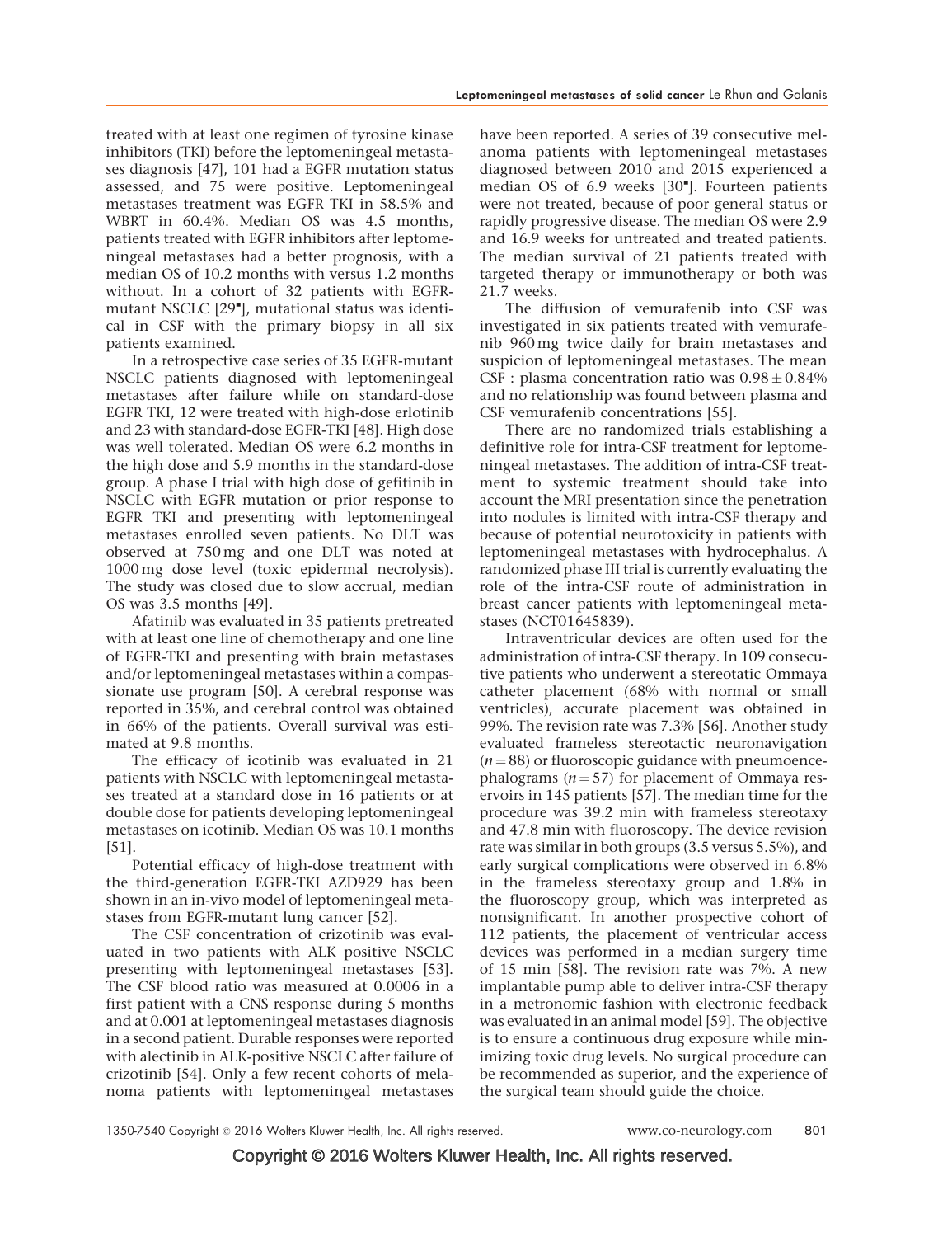| <b>Type of primary</b>                                    | Number of patients, time of enrollment                             | <b>Median overall survival</b>                                          | <b>Authors</b>             |
|-----------------------------------------------------------|--------------------------------------------------------------------|-------------------------------------------------------------------------|----------------------------|
| Various solid tumors<br>and hematological<br>malignancies | $n = 32$ , between 1999 and 2003                                   | 19.9 weeks                                                              | Lassman et al. [71]        |
|                                                           | $n = 187$ , between 2002 and 2004                                  | 2.4 months                                                              | Clarke et al. [72]         |
|                                                           | $n = 85$ , between 1995 and 2005                                   | 51 days                                                                 | Waki et al. [73]           |
|                                                           | $n = 135$ , between 1989 and 2005                                  | 2.5 months                                                              | Oechsle et al. [74]        |
|                                                           | $n = 37$ , between 1990 and 2008                                   | 12.6 weeks                                                              | Jiménez Mateos et al. [75] |
|                                                           | $n = 27$ , time of enrollment not detailed                         | 8.1 weeks                                                               | Gani et al. [76]           |
|                                                           | $n = 19$ , time of enrollment not detailed                         | 43 days                                                                 | Segura et al. [77]         |
|                                                           | $n = 51$ , between 2004 and 2011                                   | 11 months                                                               | Jahn et al. [60]           |
|                                                           | $n = 529$ , between 2005 and 2014                                  | 3 months                                                                | Hyun et al. $[4"$ ]        |
|                                                           | $n = 124$ , between 1999 and 2014                                  | 2.3 months                                                              | Brower et al. [5]          |
| <b>Breast cancer</b>                                      | $n = 67$ , between 2000 and 2005                                   | 4 months                                                                | Rudnicka et al. [78]       |
|                                                           | $n = 24$ , between 1999 and 2008                                   | 5 months                                                                | Clatot et al. [79]         |
|                                                           | $n = 80$ , between 2000 and 2007                                   | 4.5 months                                                              | Gauthier et al. [80]       |
|                                                           | $n = 60$ , between 2003 and 2009                                   | 4 months                                                                | de Azevedo et al. [81]     |
|                                                           | $n = 112$ , between 2007 and 2011                                  | 3.8 months                                                              | Le Rhun et al. [82]        |
|                                                           | $n = 233$ , between 1997 and 2012                                  | HER2+ tumors: $4.4$ months                                              | Abouharb et al. [9"]       |
|                                                           | $n = 149$ , between 1999 and 2011                                  | HR+/HER2- tumors: 3.7 months                                            | Niwińska [61]              |
|                                                           | Prospective trials, $n = 129$                                      | Triple-negative tumors: 2.2 months                                      | Scott et al. [23]          |
|                                                           | Retrospective studies, $n = 259$                                   | 4.2 months                                                              | Chahal et al. [41]         |
|                                                           | Retrospective cohort studies and<br>prospective studies, $n = 446$ | 19.94 weeks                                                             |                            |
|                                                           | $n = 13$                                                           | 15.3 weeks                                                              |                            |
|                                                           |                                                                    | 18.1 weeks                                                              |                            |
|                                                           |                                                                    | 4.7 months                                                              |                            |
| Lung cancer                                               | $n = 26$ , time of enrollment not detailed                         | 57 weeks                                                                | Hammerer et al. [83]       |
|                                                           | $n = 50$ , between 2003 and 2009                                   | 3 months                                                                | Morris et al. [33]         |
|                                                           | $n = 125$ , between 2002 and 2009                                  | 4.3 months                                                              | Park et al. [84]           |
|                                                           | $n = 105$ , between 2002 and 2010                                  | 3.0 months                                                              | Gwak et al. [85]           |
|                                                           | $n = 149$ (NSCLC), between 2001 and 2009                           | 14 weeks                                                                | Lee et al. [86]            |
|                                                           | $n = 32$ (NSCLC), between 2000 and 2014                            | 3.1 months                                                              | Kuiper et al. [29"]        |
|                                                           | $n = 212$ (NSCLC), between 2003 and 2010                           | 4.5 months                                                              | Liao et al. [47]           |
|                                                           | $n = 35$ (NSCLC), between 2007 and 2013                            | Standard-dose EGFR TKI:<br>6.2 months high-dose EGFR<br>TKI: 5.9 months | Kawamura et al. [48]       |
|                                                           | $n = 83$ , between 2007 and 2012                                   | 8.7 weeks                                                               | Scott et al. [23]          |
|                                                           | $n = 51$ (NSCLC), between 2007 and 2014                            | 3.9 months                                                              | Ozdemir et al. [32]        |
| Melanoma                                                  | $n = 110$ , between 1994 and 2002                                  | 10 weeks                                                                | Harstad et al. [87]        |
|                                                           | $n = 39$ , between 2010 and 2015                                   | Untreated patients $(n = 14)$ :<br>2.9 weeks                            | Geukes Foppen et al. [30"] |
|                                                           |                                                                    | Treated patients $(n=25)$ :<br>16.9 weeks                               |                            |
|                                                           | WHO grade III/IV gliomas $n = 27$ , between 2008 and 2012          | 239 days                                                                | Roelz et al. [6]           |

Table 1. Overall survival in the main contemporary cohorts of more than 10 patients with leptomeningeal metastases according to the primary type of tumor published in the last 10 years

EGFR, epidermal growth factor receptor; NSCLC, non–small cell lung cancer; TKI, tyrosine kinase inhibitors.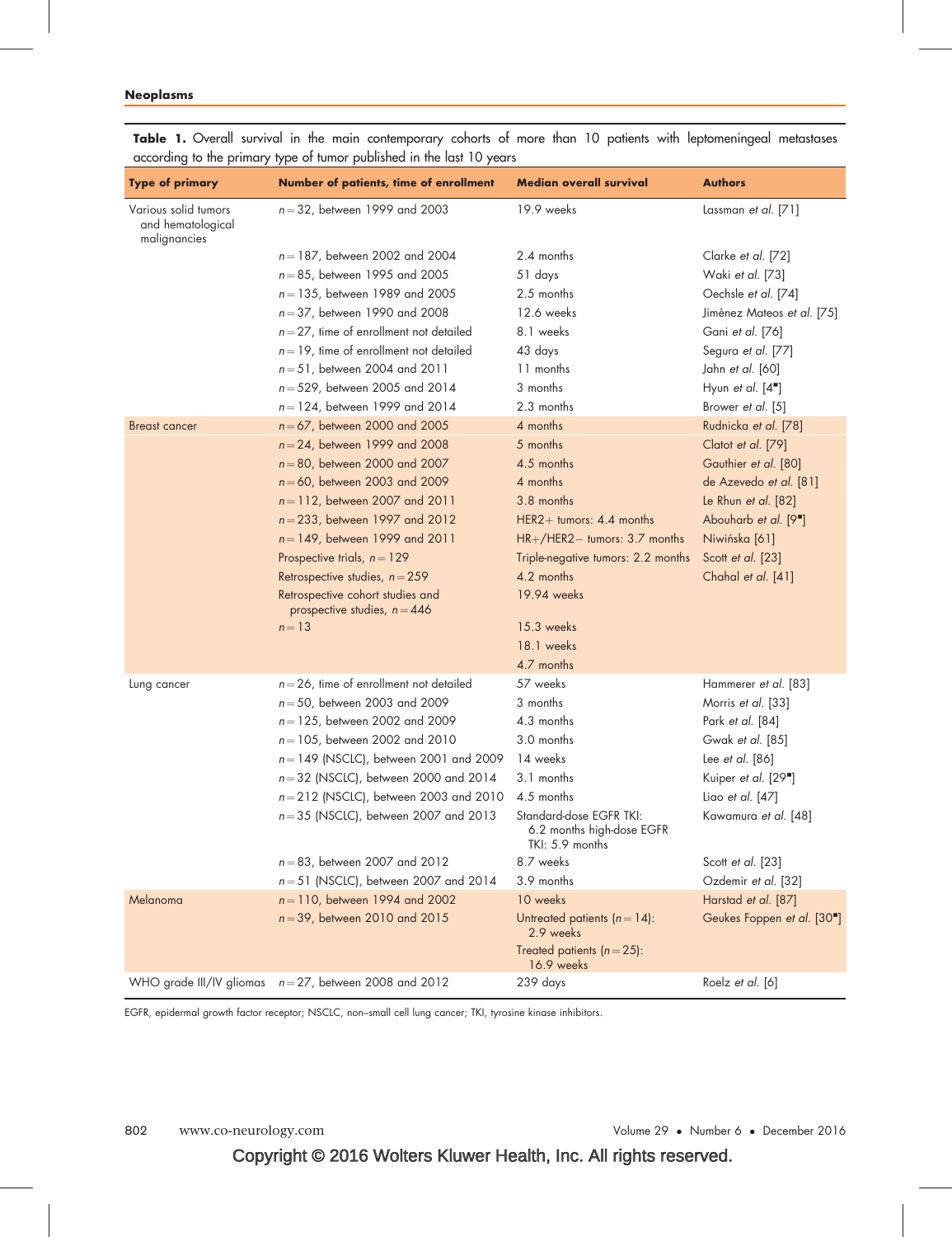<span id="page-6-0"></span>Three chemotherapy agents are mainly used for intrathecal administration: (liposomal) cytarabine, methotrexate, and thiotepa. In a retrospective review of 51 patients with leptomeningeal metastases from solid tumors and hematological malignancies, treated with liposomal cytarabine, responses were reported in 81.8% and median OS was 11 months. NCTC V4.0 Grade 3–4 adverse events were observed in 35.3% [\[60\]](#page-8-0). Another prospective case series of 149 consecutive patients reported on the efficacy of a multimodality approach with systemic therapy  $(n = 77)$ , radiotherapy  $(n = 92)$ , intrathecal liposomal cytarabine  $(n=15)$ , and methotrexate  $(n=81)$  in breast cancer patients with leptomeningeal metastases [\[61\]](#page-8-0). Median OS was 4.2 months; no difference in OS was observed between patients treated with intra-CSF liposomal cytarabine or methotrexate.

The efficacy and safety of concomitant  $intracthecal$  methotrexate  $+$  dexamethasone and concomitant involved-field radiotherapy for treating patients with leptomeningeal metastases was evaluated in a phase II trial enrolling 59 patients with leptomeningeal metastases with lung cancer  $(n = 42)$ , breast cancer  $(n = 11)$  or others  $(n = 6)$ , with a median KPS of 40. The overall response was 86.7%; median OS was 6.5 months. Toxicities included acute meningitis, chronic delayed encephalopathy, radiculitis, myelosuppression, and mucositis, with 20.3% of grade 3–4 adverse events [\[62\]](#page-8-0).

Intrathecal thiotepa was retrospectively evaluated as salvage therapy at progression on intrathecal methotrexate alone or methotrexate and cytarabine in 40 selected patients with leptomeningeal metastases from various primaries [\[63\],](#page-8-0) with a median OS of 19.2 weeks.

The feasibility of subcutaneous and intrathecal immunotherapy with CpG-ODN in leptomeningeal metastases was assessed in a phase I trial with leptomeningeal metastases from various primaries. Median OS was 15 weeks [\[64\]](#page-8-0). A potential value of intrathecal trastuzumab used as single agent or in combination with intrathecal methotrexate and in combination with various systemic therapies (including trastuzumab) in breast cancer  $HER2+$  patients with leptomeningeal metastases has been reported [\[65–68\].](#page-8-0) Two trials evaluating the role of intrathecal trastuzumab are ongoing (NCT01325207, NCT01373710). A durable response after intrathecal etoposide was reported in a breast cancer patient with leptomeningeal metastases [\[69\]](#page-8-0). Experience on intrathecal administration of autologous tumor-infiltrating lymphocytes has been reported in a melanoma patient [\[70\].](#page-8-0) No toxicity was observed and increased inflammatory cytokines were observed in the CSF. After 5 months, brain

and systemic progression were observed, but no leptomeningeal metastases progression.

## **CONCLUSION**

Lung and breast cancer as well as melanoma remain the most common primary tumors in patients diagnosed with leptomeningeal metastases. As shown in Table 1, the overall survival has not improved over the last 10 years. Advanced cytological methods and targeted sequencing for candidate tumor-specific mutations may improve the sensitivity of CSF diagnostics in leptomeningeal metastases. The role of targeted treatments in leptomeningeal metastases is emerging. Novel diagnostic approaches and the introduction of targeted agents may improve the clinical management of patients with leptomeningeal metastases.

#### Acknowledgements

None.

# Financial support and sponsorship

None.

## Conflicts of interest

E.L.R. has received research grants from Mundipharma and Amgen.

#### REFERENCES AND RECOMMENDED READING

Papers of particular interest, published within the annual period of review, have been highlighted as:

- **of special interest**
- $\Box$  of outstanding interest
- 1. Roth P, Weller M. Management of neoplastic meningitis. Chin Clin Oncol 2015; 4:26.
- 2. Le Rhun E, Taillibert S, Chamberlain MC. Carcinomatous meningitis: leptomeningeal metastases in solid tumors. Surg Neurol Int 2013; 4:S265–S288.
- 3. Mittica G, Senetta R, Richiardi L, et al. Meningeal carcinomatosis underdiagnosis and overestimation: incidence in a large consecutive and unse-lected population of breast cancer patients. BMC Cancer 2015; 15:1021.
- 4. Hyun J-W, Jeong IH, Joung A, et al. Leptomeningeal metastasis: clinical
- experience of 519 cases. Eur J Cancer 2016; 56:107-114.
- A large and recent cohort on leptomeningeal metastases from various primaries. 5. Brower JV, Saha S, Rosenberg SA, et al. Management of leptomeningeal metastases: prognostic factors and associated outcomes. J Clin Neurosci
- 2016; 27:130–137. 6. Roelz R, Reinacher P, Jabbarli R, et al. Surgical ventricular entry is a key risk factor for leptomeningeal metastasis of high grade gliomas. Sci Rep 2015; 5:17758.
- 7. Trifiletti DM, Romano KD, Xu Z, et al. Leptomeningeal disease following stereotactic radiosurgery for brain metastases from breast cancer. J Neurooncol 2015; 124:421–427.
- 8. Johnson MD, Avkshtol V, Baschnagel AM, et al. Surgical resection of brain metastases and the risk of leptomeningeal recurrence in patients treated with stereotactic radiosurgery. Int J Radiat Oncol Biol Phys 2016; 94:537–543.
- 9. Abouharb S, Ensor J, Loghin ME, et al. Leptomeningeal disease and breast & cancer: the importance of tumor subtype. Breast Cancer Res Treat 2014; 146:477–486.

An important study evaluating the impact of breast tumor subtype on incidence and outcome of leptomeningeal metastases.

10. Hatzoglou V, Karimi S, Diamond EL, et al. Nonenhancing leptomeningeal metastases: imaging characteristics and potential causative factors. Neurohospitalist 2016; 6:24–28.

# Copyright © 2016 Wolters Kluwer Health, Inc. All rights reserved.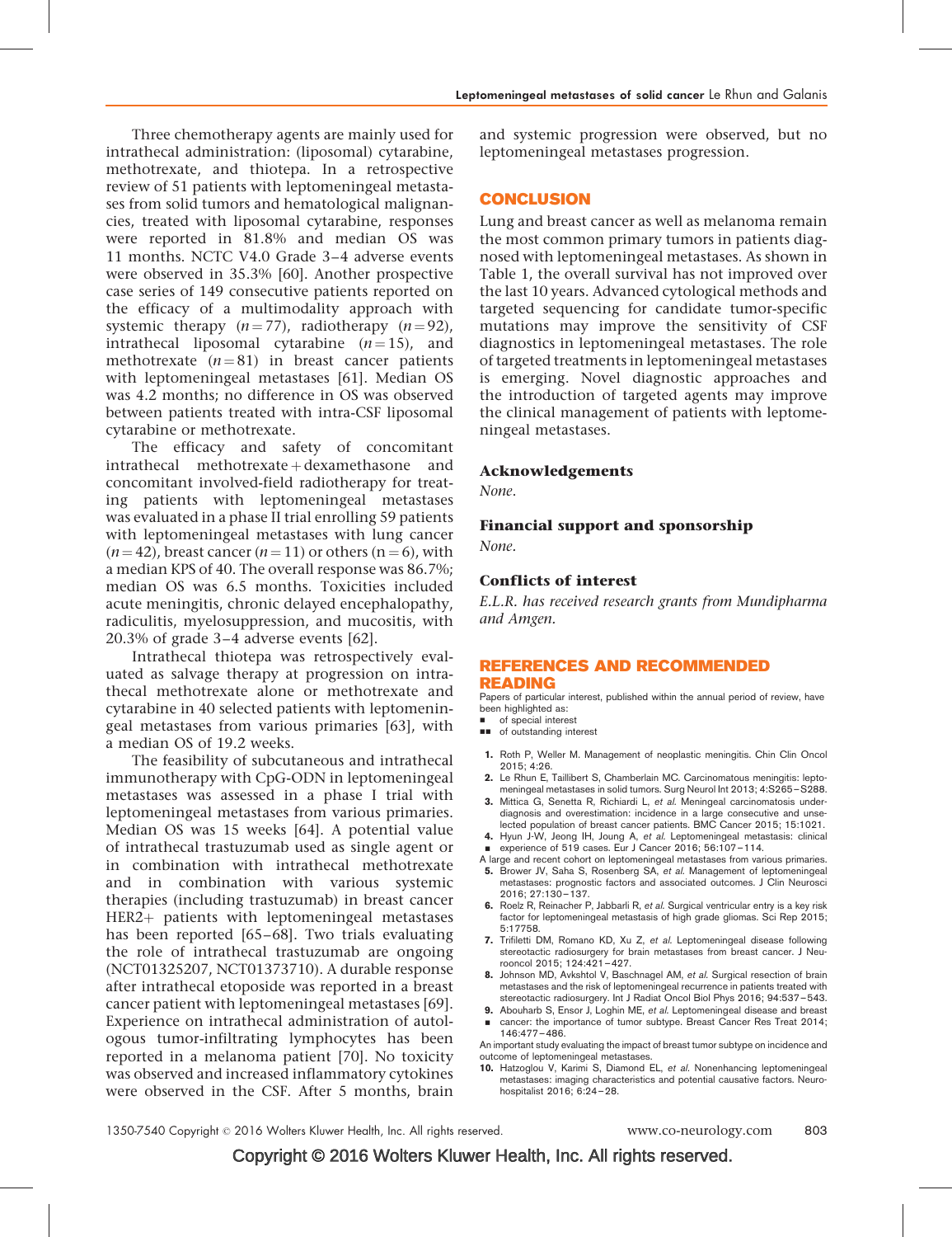- <span id="page-7-0"></span>11. Pan Z, Yang G, Wang Y, et al. Thinprep plus Papanicolaou stain method is more sensitive than cytospin-coupled Wright Giems stain method in cerebrospinal fluid cytology for diagnosis of leptomeningeal metastasis from solid tumors. PLoS One 2015; 10:e0122016.
- 12. Nayak L, Fleisher M, Gonzalez-Espinoza R, et al. Rare cell capture technology for the diagnosis of leptomeningeal metastasis in solid tumors. Neurology 2013; 80:1598–1605; discussion 1603.
- 13. Patel AS, Allen JE, Dicker DT, et al. Identification and enumeration of circulating tumor cells in the cerebrospinal fluid of breast cancer patients with central nervous system metastases. Oncotarget 2011; 2: 752–760.
- 14. Le Rhun E, Tu Q, De Carvalho Bittencourt M, et al. Detection and quantification of CSF malignant cells by the CellSearch technology in patients with melanoma leptomeningeal metastasis. Med Oncol 2013; 30:538.
- 15. Lee JS, Melisko ME, Magbanua MJM, et al. Detection of cerebrospinal fluid tumor cells and its clinical relevance in leptomeningeal metastasis of breast cancer. Breast Cancer Res Treat 2015; 154:339–349.
- 16. Tu Q, Wu X, Le Rhun E, et al. CellSearch technology applied to the detection and quantification of tumor cells in CSF of patients with lung cancer leptomeningeal metastasis. Lung Cancer 2015; 90:352–357.
- 17. Subirá D, Simó M, Illán J, et al. Diagnostic and prognostic significance of flow cytometry immunophenotyping in patients with leptomeningeal carcinomatosis. Clin Exp Metastasis 2015; 32:383–391.
- 18. Milojkovic Kerklaan B, Pluim D, Bol M, et al. EpCAM-based flow cytometry in cerebrospinal fluid greatly improves diagnostic accuracy of leptomeningeal metastases from epithelial tumors. Neuro Oncol 2016; 18: 855–862.
- 19. Ma C, Lv Y, Jiang R, et al. Novel method for the detection and quantification of malignant cells in the CSF of patients with leptomeningeal metastasis of lung cancer. Oncol Lett 2016; 11:619–623.
- 20. Li Y, Pan W, Connolly ID, et al. Tumor DNA in cerebral spinal fluid reflects clinical course in a patient with melanoma leptomeningeal brain metastases. J Neurooncol 2016; 128:93–100.
- 21. Pan W, Gu W, Nagpal S, et al. Brain tumor mutations detected in cerebral spinal fluid. Clin Chem 2015; 61:514–522.
- 22. Sasaki S, Yoshioka Y, Ko R, et al. Diagnostic significance of cerebrospinal
- & fluid EGFR mutation analysis for leptomeningeal metastasis in nonsmall-cell lung cancer patients harboring an active EGFR mutation following gefitinib therapy failure. Respir Investig 2016; 54:14–19.
- An original and innovant study on the detection of EGFR mutations in the CSF.
- 23. Scott BJ, Oberheim-Bush NA, Kesari S. Leptomeningeal metastasis in breast
- cancer a systematic review. Oncotarget 2016; 7:3740–3747. 24. Glantz MJ, Jaeckle KA, Chamberlain MC, et al. A randomized controlled trial comparing intrathecal sustained-release cytarabine (DepoCyt) to intrathecal methotrexate in patients with neoplastic meningitis from solid tumors. Clin Cancer Res 1999; 5:3394–3402.
- 25. Grossman SA, Finkelstein DM, Ruckdeschel JC, et al. Randomized prospective comparison of intraventricular methotrexate and thiotepa in patients with previously untreated neoplastic meningitis. Eastern Cooperative Oncology Group. J Clin Oncol 1993; 11:561–569.
- 26. Hitchins RN, Bell DR, Woods RL, Levi JA. A prospective randomized trial of single-agent versus combination chemotherapy in meningeal carcinomatosis. J Clin Oncol 1987; 5:1655–1662.
- 27. Boogerd W, van den Bent MJ, Koehler PJ, et al. The relevance of intraventricular chemotherapy for leptomeningeal metastasis in breast cancer: a randomised study. Eur J Cancer 2004; 40:2726–2733.
- 28. Glantz MJ, Van Horn A, Fisher R, Chamberlain MC. Route of intracerebrospinal fluid chemotherapy administration and efficacy of therapy in neoplastic meningitis. Cancer 2010; 116:1947–1952.
- 29. Kuiper JL, Hendriks LE, van der Wekken AJ, et al. Treatment and survival of
- & patients with EGFR-mutated nonsmall cell lung cancer and leptomeningeal metastasis: a retrospective cohort analysis. Lung Cancer 2015; 89:255– 261.

A recent cohort of EGFR-mutated non-small cell lung cancer diagnosed with leptomeningeal metastases.

- 30. Geukes Foppen MH, Brandsma D, Blank CU, et al. Targeted treatment and & immunotherapy in leptomeningeal metastases from melanoma. Ann Oncol 2016; 27:1138–1142.
- A recent and large cohort of melanoma leptomeningeal metastases.
- 31. National Comprehensice Cancer Network (NCCN): Clinical Practice Guidelines in Oncology (NCCN Guidelines) – Central Nervous System Cancers. Version I.2015. NCCN.org. 2015 [no volume].
- 32. Ozdemir Y, Yildirim BA, Topkan E. Whole brain radiotherapy in management of nonsmall-cell lung carcinoma associated leptomeningeal carcinomatosis: evaluation of prognostic factors. J Neurooncol 2016; 129:329–335.
- 33. Morris PG, Reiner AS, Szenberg OR, et al. Leptomeningeal metastasis from nonsmall cell lung cancer: survival and the impact of whole brain radiotherapy. J Thorac Oncol 2012; 7:382–385.
- 34. Chamberlain M, Soffietti R, Raizer J, et al. Leptomeningeal metastasis: a
- && Response Assessment in Neuro-Oncology critical review of endpoints and response criteria of published randomized clinical trials. Neuro Oncol 2014; 16:1176–1185.

A review from the RANO group on randomized trials in leptomeningeal metastases.

- 35. McCoach CE, Berge EM, Lu X, et al. A brief report of the status of central nervous system metastasis enrollment criteria for advanced non-small cell lung cancer clinical trials: a review of the clinicaltrials.gov trial registry. J Thorac Oncol 2016; 11:407–413.
- 36. Nigim F, Critchlow JF, Kasper EM. Role of ventriculoperitoneal shunting in patients with neoplasms of the central nervous system: an analysis of 59 cases. Mol Clin Oncol 2015; 3:1381–1386.
- 37. Zhang X-H, Wang X-G, Piao Y-Z, et al. Lumboperitoneal shunt for the treatment of leptomeningeal metastasis. Med Hypotheses 2015; 84:506– 508.
- 38. Yamashiro S, Hitoshi Y, Tajiri S, et al. Palliative lumboperitoneal shunt for leptomeningeal metastasis-related hydrocephalus: a case series. Palliat Med 2016. [Epub ahead of print]
- 39. Bertke MH, Burton EC, Shaughnessy JN. Stereotactic radiosurgery as part of multimodal treatment in a bulky leptomeningeal recurrence of breast cancer. Cureus 2016; 8:e523.
- 40. Lekovic G, Drazin D, Mak AC, Schwartz MS. Cyberknife radiosurgery and concurrent intrathecal chemotherapy for leptomeningeal metastases: case report of prolonged survival of a HER2+ breast cancer patient status-post craniospinal irradiation. Cureus 2016; 8:e453.
- 41. Chahal J, Stopeck A, Clarke K, et al. Intravenous thiotepa for treatment of breast cancer-related leptomeningeal carcinomatosis: case series. Neurol Sci 2015; 36:1691–1693.
- 42. Lavaud P, Rousseau B, Ajgal Z, et al. Bi-weekly very-high-dose lapatinib: an easy-to-use active option in HER-2-positive breast cancer patients with meningeal carcinomatosis. Breast Cancer Res Treat 2016; 157:191–192.
- 43. Le Rhun E, Taillibert S, Boulanger T, et al. Prolonged response and restoration of functional independence with bevacizumab plus vinorelbine as third-line treatment for breast cancer-related leptomeningeal metastases. Case Rep Oncol 2015; 8:72–77.
- 44. Chen I-C, Lin C-H, Jan I-S, et al. Bevacizumab might potentiate the chemotherapeutic effect in breast cancer patients with leptomeningeal carcinomatosis. J Formos Med Assoc 2016; 115:243–248.
- 45. Wu P-F, Lin C-H, Kuo C-H, et al. A pilot study of bevacizumab combined with etoposide and cisplatin in breast cancer patients with leptomeningeal carcinomatosis. BMC Cancer 2015; 15:299.
- 46. Kumthekar P, Tang S-C, Brenner AJ, et al. ANG1005; a novel brain-penetrant & taxane derivative, for the treatment of recurrent brain metastases and leptomeningeal carcinomatosis from breast cancer. J Clin Oncol 2016; 34: 15s

[abstr 2004]. This abstract presented at ASCO 2016 reports promising results with ANG1005 in leptomeningeal metastases from breast cancer

- 47. Liao B-C, Lee J-H, Lin C-C, et al. Epidermal growth factor receptor tyrosine kinase inhibitors for non-small-cell lung cancer patients with leptomeningeal carcinomatosis. J Thorac Oncol 2015; 10:1754–1761.
- 48. Kawamura T, Hata A, Takeshita J, et al. High-dose erlotinib for refractory leptomeningeal metastases after failure of standard-dose EGFR-TKIs. Cancer Chemother Pharmacol 2015; 75:1261–1266.
- 49. Jackman DM, Cioffredi LA, Jacobs L, et al. A phase I trial of high dose gefitinib for patients with leptomeningeal metastases from nonsmall cell lung cancer. Oncotarget 2015; 6:4527–4536.
- 50. Hoffknecht P, Tufman A, Wehler T, et al. Efficacy of the irreversible ErbB family blocker afatinib in epidermal growth factor receptor (EGFR) tyrosine kinase inhibitor (TKI)-pretreated nonsmall-cell lung cancer patients with brain metastases or leptomeningeal disease. J Thorac Oncol 2015; 10:156–163.
- 51. Gong L, Xiong M, Huang Z, et al. Icotinib might be effective for the treatment of leptomeningeal carcinomatosis in nonsmall cell lung cancer with sensitive EGFR mutations. Lung Cancer 2015; 89:268–273.
- 52. Nanjo S, Ebi H, Arai S, et al. High efficacy of third generation EGFR inhibitor AZD9291 in a leptomeningeal carcinomatosis model with EGFR-mutant lung cancer cells. Oncotarget 2016; 7:3847–3856.
- 53. Metro G, Lunardi G, Floridi P, et al. CSF concentration of crizotinib in two ALKpositive non-small-cell lung cancer patients with CNS metastases deriving clinical benefit from treatment. J Thorac Oncol 2015; 10:e26–e27.
- 54. Ou S-HI, Sommers KR, Azada MC, Garon EB. Alectinib induces a durable (>15 months) complete response in an ALK-positive nonsmall cell lung cancer patient who progressed on crizotinib with diffuse leptomeningeal carcinomatosis. The Oncologist 2015; 20:224–226.
- 55. Sakii-Dupré L, Le Rhun E, Templier C, et al. Cerebrospinal fluid concentrations of vemurafenib in patients treated for brain metastatic BRAF-V600 mutated melanoma. Melanoma Res 2015; 25:302–305.
- 56. Kennedy BC, Brown LT, Komotar RJ, McKhann GM. Stereotactic catheter placement for Ommaya reservoirs. J Clin Neurosci 2016; 27:44–47.
- 57. Morgenstern PF, Connors S, Reiner AS, Greenfield JP. Image guidance for the placement of Ommaya reservoirs: a comparison of fluoroscopy and frameless stereotactic navigation in 145 patients. World Neurosurg 2016. [Epub ahead of print]
- 58. Zairi F, Le Rhun E, Bertrand N, et al. Complications related to the use of an intraventricular access device for the treatment of leptomeningeal metastases from solid tumor: a single centre experience in 112 patients. J Neurooncol 2015; 124:317–323.